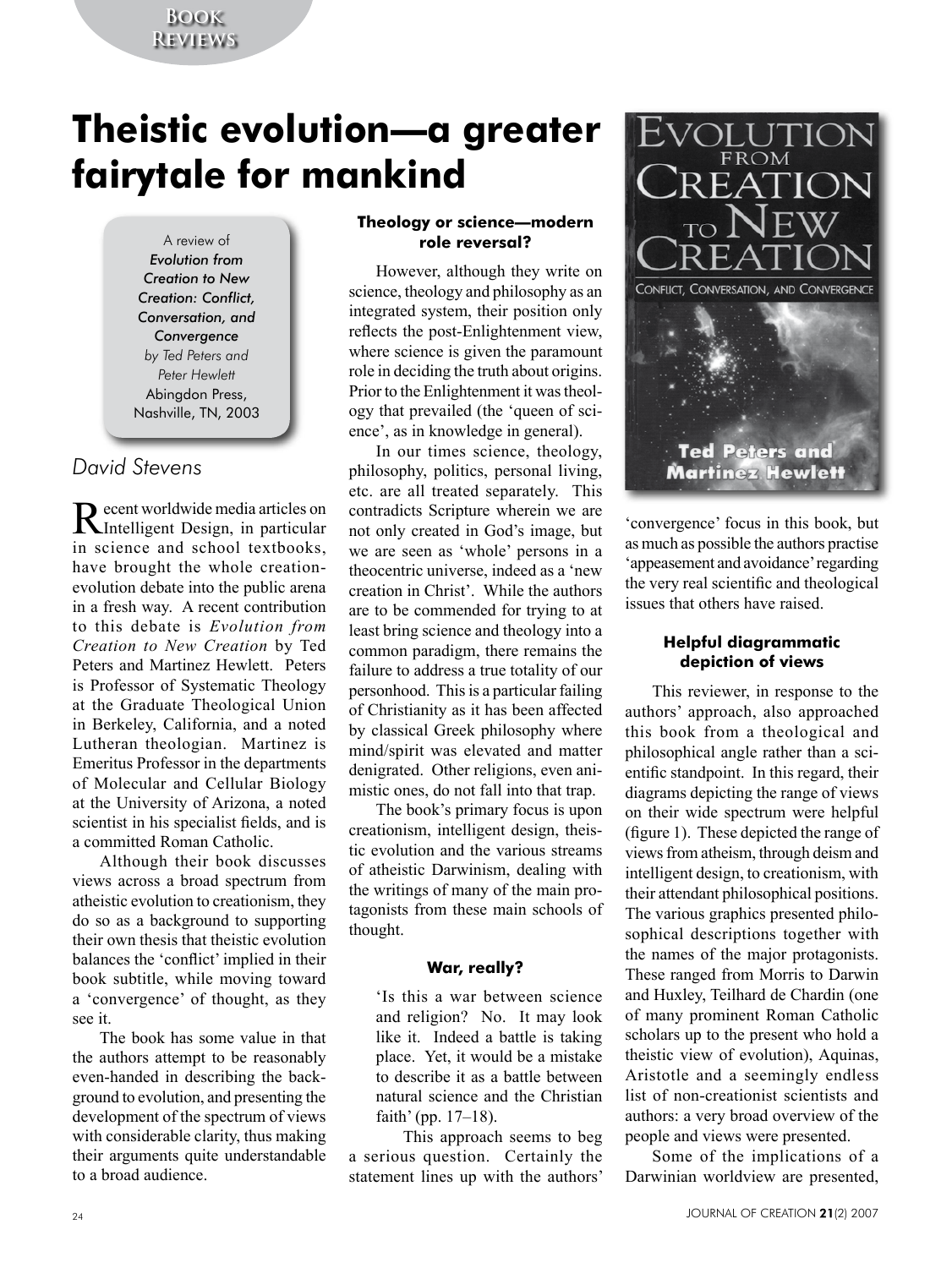

Figure 1. This diagram is central to the book's theme (p. 31). It shows that the authors are thoroughly confused/ill-informed about scientific creationism, especially in their spectrum of causality/purpose. Or are they deliberately trying to malign this view?

including Galton's rather bizarre eugenics movement; Spencer's social Darwinism; Wilson and his sociobiology; and the many subscribers to evolutionary psychology. The results of some of these non-biblical approaches to society, including racism and the Holocaust, are briefly touched upon in a non-approving manner.

#### **Creationism**

When addressing the question, 'Are creationism and fundamentalism the same thing', the authors claim  $^{\circ}$ No':

> 'Central to fundamentalism is biblical authority based upon inerrant inspiration. If this is the criterion by which we measure, then contemporary creationism is not fundamentalism, because creationism appeals not to the authority of the Bible but to scientific evidence to substantiate

its claims' (p. 71).

The authors then try to justify their statement with passing reference to the Scopes' Trial (in 1925) and various writings of Henry Morris (d. 2006).

#### **Can you really be a creationist and a scientist?**

However, one has to wonder just how much of the writings of modern biblical creationists the authors have read. Dr Morris and others have made it very clear that they start with the authority of Scripture. Certainly Dr Morris has repeatedly stated his adherence to the inerrancy of the Bible. Perhaps the authors limited their reading mainly to *Scientific Creationism*, which was published in 1974 in the context of the debate in the USA over teaching creation in public schools. To get 'under the radar' of the US High Court's ridiculous misapplication of 'separation

of church and state', Dr Morris wrote this book to deal only with the scientific evidence in an attempt to demonstrate that creationism could be taught without dealing with its religious implications. The strategy failed. This is like the ID movement's approach, which is also likely to fail for the same reasons. But Dr Morris made it abundantly clear in almost everything else he wrote that he argued from the basis of biblical authority and the argument revolved around *interpreting* the data within a biblical framework versus a materialistic (uniformitarian) one  $<sup>1</sup>$ </sup>

'The contemporary controversy between evolutionary theory and scientific creationism does not center around day-age theory or gap theory. Rather, it centers around speciation through natural selection and related matters' (p. 79).

Again one has to ask how much they have read of modern biblical creationists' writings, where the six literal creation days and the corollary of a young earth are pivotal issues. Again, Dr Morris, whom they cite, has written at length on this matter. Indeed the pivotal book that many cite as kicking off the modern creation movement, *The Genesis Flood*  (Whitcomb and Morris, 1961)*,* was a polemic for a young earth.

The authors focus on *creatio ex nihilo*, among certain other key criteria, as a cornerstone of the creationist viewpoint. They say that a distinction between 'macroevolution' and 'microevolution' distinguishes creationism from other viewpoints. However, they themselves have no enthusiasm for this distinction and they posit the apparent impossibility of millions of creatures fitting onto Noah's Ark as an objection to the creationist position. But again, they show little evidence of having engaged the creationist literature (e.g. Woodmorappe's *Noah's Ark: a Feasibility Study*).2

After commenting on Ussher and Scofield's 'young earth' positions (but Scofield promoted the gap theory,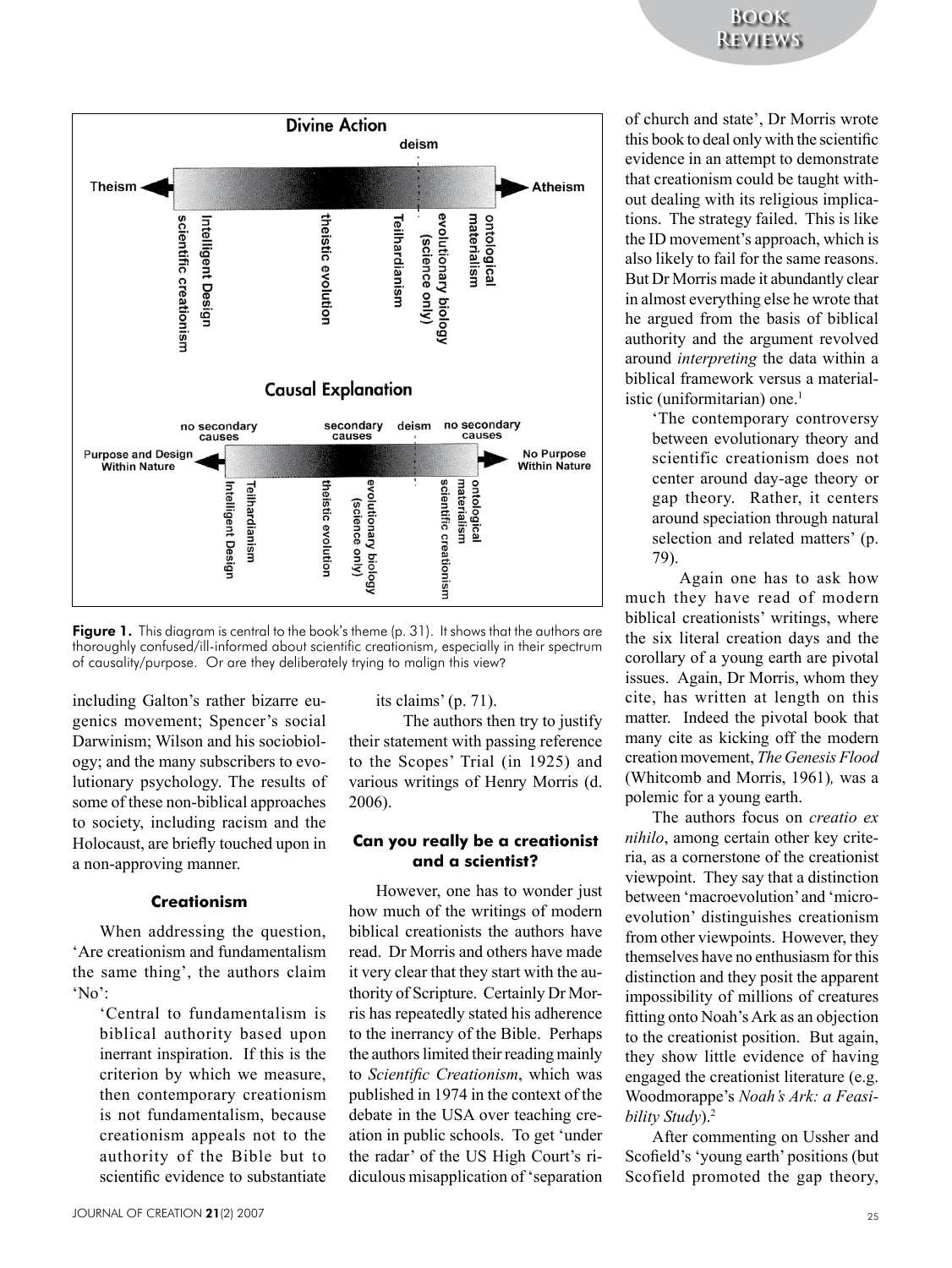which supposedly accommodated an old earth), we read this amazing statement—'Biblical literalism does not require creationists to support a young earth; rather, affirming a young earth is optional.' Again, how much have they read? They certainly did not get that from Henry Morris.

The question of whether or not creation scientists are 'real scientists' is presented with plenty of evolutionists supporting the 'no' case. They ignore the true worth of creationists' science degrees, experience and work, which includes many of the founders of the various fields of modern science (Newton, Faraday, Pascal, etc.)

#### **Intelligent Design**

The vexed question of 'purpose in design' is raised and the authors seem to concede that an evolutionary approach fails to provide any meaningful answer to this important question.

They note that this is more a matter of philosophical debate. Travelling through Aristotle, Aquinas, Paley, Phillip Johnson, Behe and Dembski, the authors seek to provide an acceptable answer. Locating the concept of intelligent design on their graphical depictions of 'Divine Action' and 'Causal Explanation' spectrums, the various major ID proponents' views are briefly discussed. The authors demonstrate that the intelligent design concept is not to be classified with scientific creationism, in spite of the majority of evolutionists attempting to do so, and some ID proponents explicitly arguing for a Designer. They say,

'For the critics of Intelligent Design theory, confining ID within the domain of scientific creationism makes it easier to dismiss ID, since the methodology of science ceases to be at stake' (p. 114).

#### **Theistic evolution**

Taking up almost half of the entire book, Peters and Hewlett then place their arguments before the reader in favour of joining the 'club' of theistic evolutionists. They acknowledge that, in this theory, views range from intelligent design theory through to deism (on another of their helpful Divine Action spectrums). The authors pose 'Five Questions for Theistic Evolutionists'. Others holding different viewpoints may well seek answers to quite different questions.

The questions dealt with are: deep time, natural selection, common descent, divine action and theodicy. It seems to this reviewer that the first three questions are questions pertaining to history (or historical science), and the remaining two pertain to theology and/or philosophy.

'… we will see how difficult it is to reconcile theology with all five items. What makes it possible for theology to incorporate evolution is usually an appeal to *secondary causation*. This appeal admits an autonomous world of nature replete with law and chance that can be thoroughly studied by scientific means. God, as primary cause, is not subject to scientific analysis because science is methodologically limited to perceiving secondary causes' (pp. 118–119).

(It seems more to demonstrate how difficult it is to try and ride two diverging horses at the same time.)

#### **Irreducible complexity—their stumbling block**

The apparent end purpose and the complexity of the vast array of natural phenomena, such as the eye, brain and their inter-relationship, basically, of the whole natural order, appears to provide the theistic evolutionist with very serious problems. Frequent use of the Greek word τελος (*telos*), usually used to describe 'finally', 'uttermost', 'accomplished'<sup>3</sup> (depending on use of noun or verb form), highlight their dilemma. After all, why would an essentially 'perfect' (complete) and complex natural feature such as the eye or brain, 'evolve' unless there was not only a purpose but also a Designer? Being an irreducibly complex mechanism,

needing all component parts to be present and integrated to serve any useful function at all, where is the science to answer this conundrum?

Even the authors seem to concede this point when they quote from Ayala, 'Teleological explanations are necessary in order to give a full account of the attributes of living organisms' (p. 119).4 For this religious philosopher there appears to be a serious flaw in the logic applied when *design* apparently is not meant to imply a *Designer*.

The authors make frequent reference to well-known theologians (e.g. B.B. Warfield and Arthur Peacocke), who were casualties of their liberal times, in a misguided attempt to support their cause. Indeed, Warfield includes John Calvin as, in their opinion, almost certainly a theistic evolutionist, although Calvin predates any Darwinian concept by many years. Quoting Warfield's *Evolution, Science, and Scripture*, pp. 56f, we read 'Calvin doubtless had no theory whatever of evolution, but he teaches a doctrine of evolution …' (p. 125). However, Warfield was clearly grasping at straws here to give his own departure from orthodoxy credibility, because Calvin made it clear that he accepted a straight-forward historical view of Genesis and rejected the naturalistic notion of deep time, which is pivotal to evolutionary ideas. Indeed, Calvin's words are reflected in those of the Westminster Confession: that God created 'in the space of six days'.<sup>5</sup>

#### **Does theistic evolution undermine God**'**s essential attributes?**

Appearing to argue that God is both omnipotent and omniscient, while at the same time arguing that He is 'self-limiting' in allowing creation to 'evolve' appears to be self-defeating and illogical. 'Chance', 'randomness' and 'mutations' are presented as contributing to the notion of a God who self-limits so that evolution may take place. This concept underlies a significant portion of the theistic argument presented.